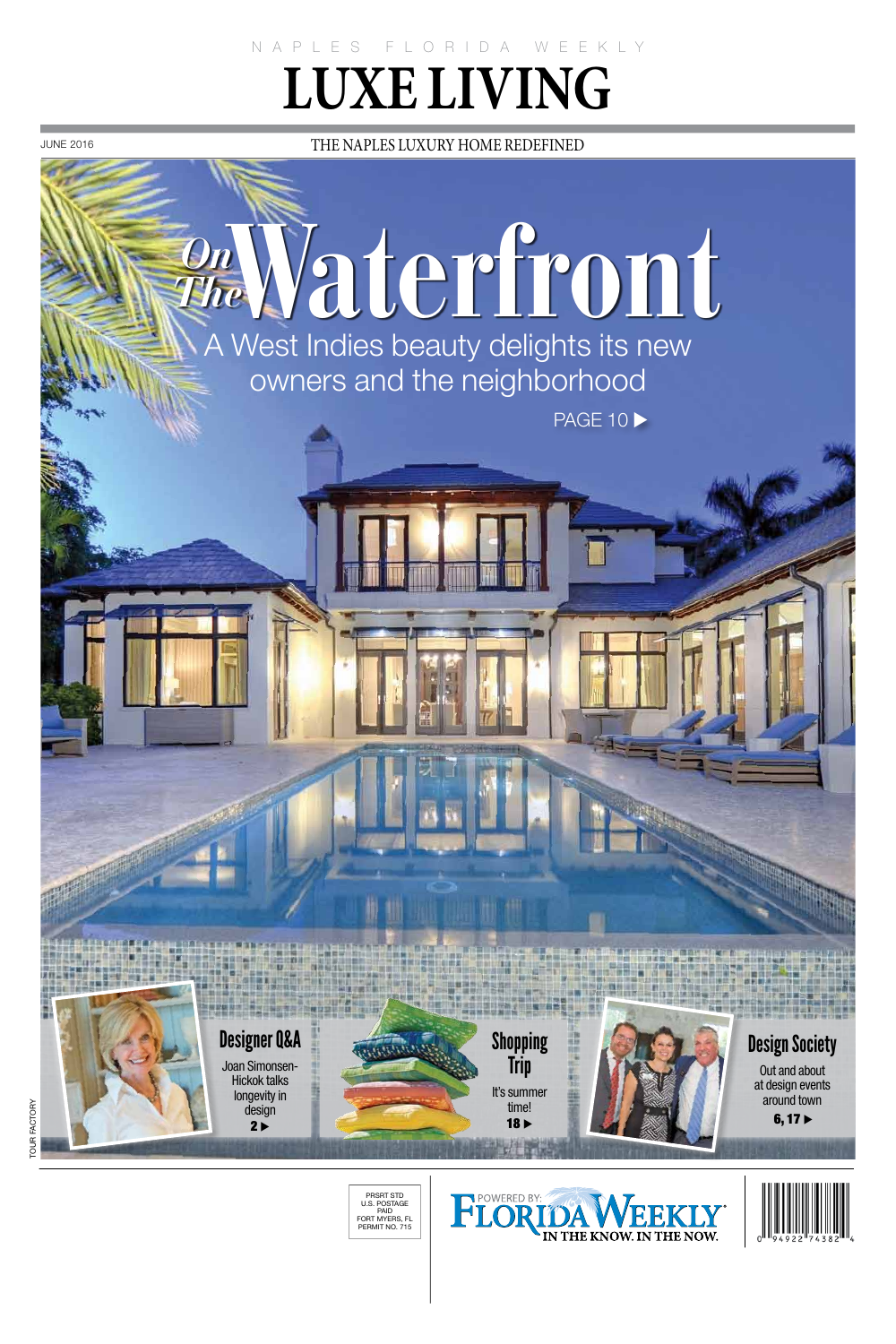

A West Indies beauty



The influence of West Indies architecture is apparent in this design by Kukk Architecture & Design. Built by A. Vernon Allen Builder, the front exterior features kerf corner columns, decorative rafter tails and beams together with Bahamian blue shutters.

## delights its new owners and the neighborhood

## BY LINDA DONNELLY

linda.donnelly@floridaweekly.com

estled within the private neighborhood of Port Royal, the enclave called Little Harbour has 32 beautiful homes on 25 acres. A gated, single-family oasis exemplifies the Naples luxury home industry at its most exclusive and serene. When Jon Kukk and Claudio Almeida of Kukk Architecture & Design joined forces with A. Vernon Allen Builder and W Design, the result was nothing short of spectacular.

"This home reflects a balance between

traditional and transitional style, strongly influenced by West Indies architecture," describes says Mr. Kukk. "The simple layout gives the homeowner privacy from the street and maximizes the water views from the back of the house. And the clean symmetrical lines and proportions create an inviting presence as you approach the house," he adds.

According to the homeowner, the whole experience of creating this beautiful, comfortable home was pleasurable. "Jon Kukk and his team were very professional," she says, adding, "His engaging personality and ability to collaborate with all involved helped to streamline the entire project."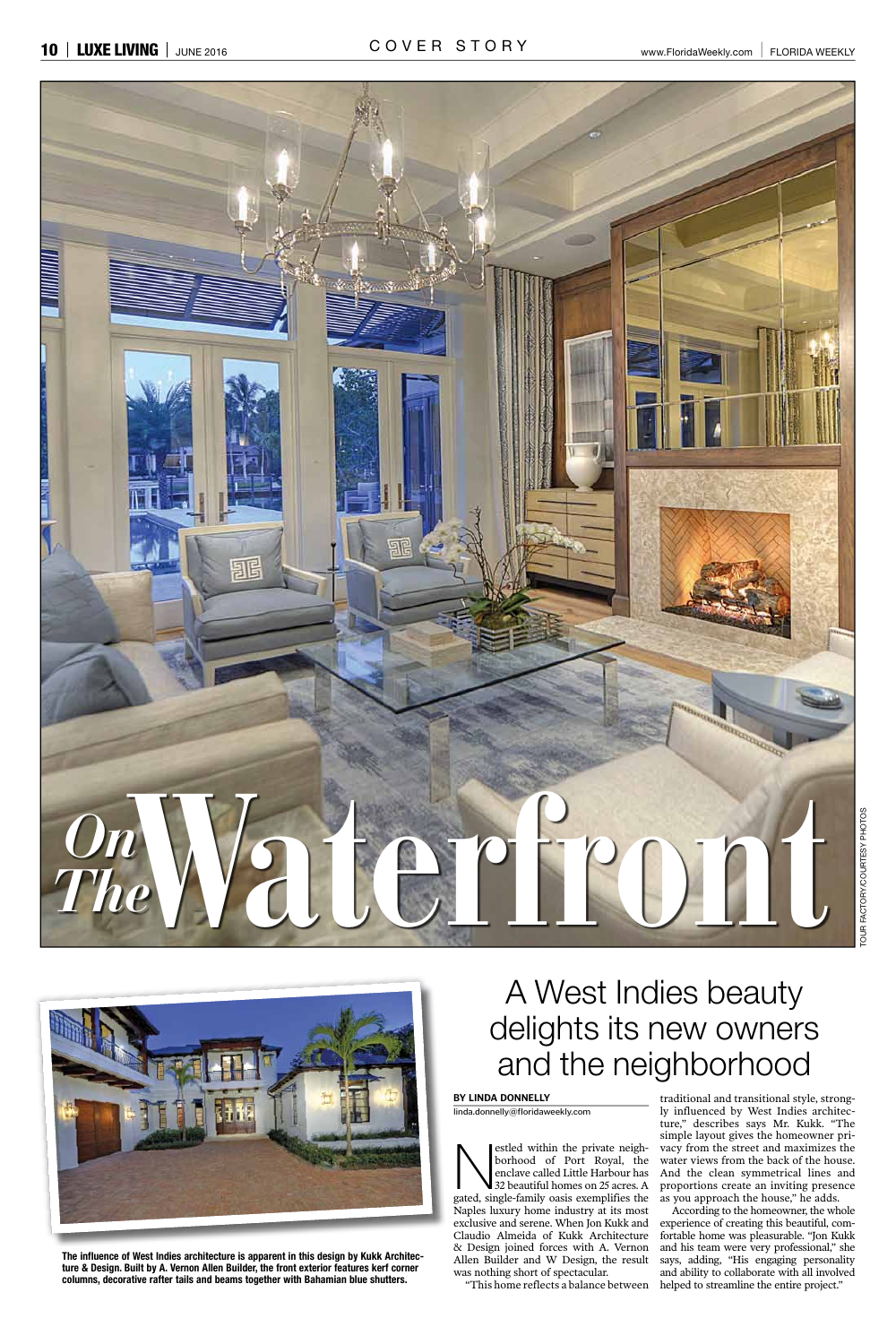



The open layout of the 5,000-squarefoot, four-bedroom, 4½-bath home is one that many homeowners desire today. With large windows, 18-foot sliders and eight sets of French doors, the views are always front and center. Due to the large amount of glass facing south, the house has a bright, airy feel throughout and the essence of a seaside retreat.

"Intricate details with cypress wood such as kerf corner columns, decorative rafter tails and beams together with the Bahamian blue shutters balance the white exterior of the house," says Mr. Almeida.

Only the top quality construction detail is evident throughout this home, thanks to the project management of Ryan Benson, principal of A. Vernon Allen. Project manager Evan Weaver of A. Vernon Allen describes the extensive details, materials and systems within the house as including a whole-house water filtration system, Sub-Zero, Wolf, Bosch and Miele appliances, and Harmon Hinge doors. The home's all-concrete construction provides the most solid foundation for Florida's elements. The windows are hurricane rated and fully waterproofed, and the rear terraces are enclosed with automated shutters and screens.

A consistent visual throughout is the stunning 'bleached' black walnut wood flooring from the Antonietta collection of the La Famiglia line provided by Legno Bastone Wide Plank Flooring. Tiffany Guido, vice president and fifth generation owner, says the flooring was created and fabricated by European artisans using French white oak to age gracefully and require the least amount of maintenance.

"Energy efficiency was also a top consideration, and the fully enclosed attic, insulated glass and professionally engineered mechanical systems all achieve



The coastal casual design of the interiors is a constant throughout, yet the home maintains a modern, transitional vibe. Bleached black walnut wood flooring from Legno Bastone Wide **Plank Flooring serves as a** foundation for the home's pallet of soft blues, whites and creams. The juxtaposition of the natural wood and the honed marbles and tiles featured in the kitchen and bath areas is a favorite memory point of the interior designer, Wendy Berry.



that goal," says Mr. Benson. He adds, "We were fortunate to be able to construct this home with a client who appreciated quality and style, and work with a design team that was second to none."

This was the first time A. Vernon Allen worked with Wendy Berry, principal of W Design Interiors, and the results made both companies proud. There were several meetings with both teams. They worked side-by-side with the architect to combine the exterior detail with the interior styling for a cohesive design. According to Ms. Berry, "The directives were to keep the interior design 'beach casual,' while maintaining a modern, yet transitional space."

This coastal chic vibe is best illustrated in the spectacular kitchen/ dining/family space that is central to the home and most dramatic in regard to the finish detail. The kitchen cabinetry has Shaker-style uppers and slated

wood bases, which keep the overall style casual, and yet still elegant.

W Design's decor creates many memory points within the home. The master bath's tile juxtaposed with the wood built-in cabinetry is one of Ms. Berry's favorite design details, as is the pool's mosaic tile. "I also love the fireplace in the grand salon, marrying the antiqued smoke glass mirror with the walnut panel surround," she says. All these elements played off the water views and capitalized on the homeowners' affinity for cool, beachy colors inside and out.

Contemporary Bermuda and Caribbean are two of the architectural styles accepted in the stringent Little Harbour architectural code. This team worked closely together to follow the guidelines, offering several layout options early on in SEE WATERFRONT, PAGE 12